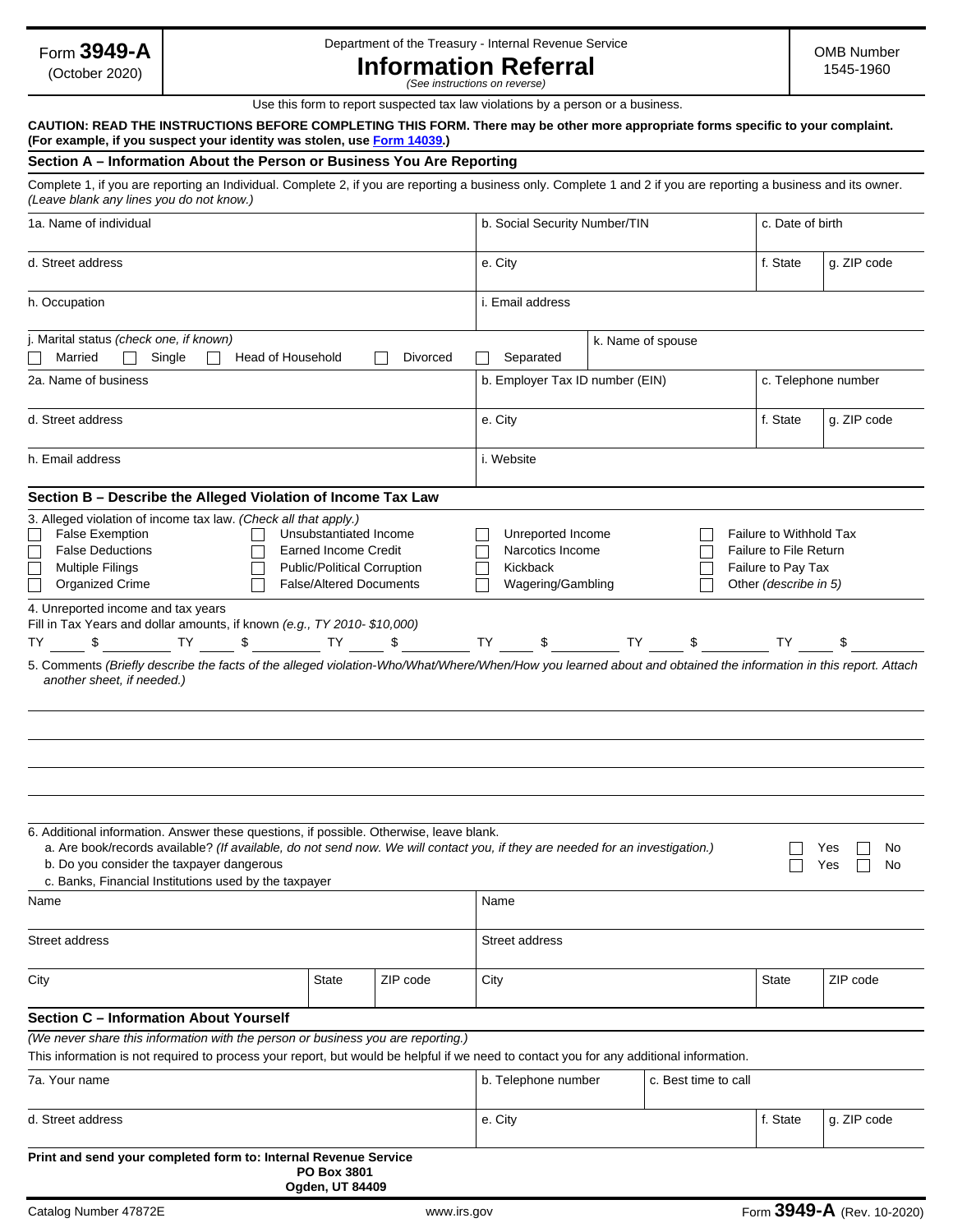# **Instructions for Form 3949-A, Information Referral**

### **General Instructions**

## **Purpose of the Form**

Use Form 3949-A to report alleged tax law violations by an individual, a business, or both.

# **CAUTION: DO NOT USE Form 3949-A:**

- o If you suspect your **identity was stolen.** Use [Form 14039](https://www.irs.gov/pub/irs-pdf/f14039.pdf). Follow "Instructions for Submitting this Form" on Page 2 of Form 14039.
- o To report suspected **misconduct by your tax return preparer.** Use [Form 14157](https://www.irs.gov/pub/irs-pdf/f14157.pdf). Submit to the address on the Form 14157.
- o If your **paid preparer** filed a return or made changes to your return **without your authorization**. Instead, use [Form 14157](https://www.irs.gov/pub/irs-pdf/f14157.pdf) AND [Form 14157-A.](https://www.irs.gov/pub/irs-pdf/f14157a.pdf) Submit both to the address on the Form 14157-A.
- o If **you received a notice** from the IRS about **someone claiming your exemption or dependent.** Follow the instructions on the notice. Do not complete Form 3949-A.
- o To report an a**busive tax avoidance scheme, promotion,** or a **promoter** of such a scheme. Use [Form 14242](https://www.irs.gov/pub/irs-pdf/f14242.pdf). Mail or FAX to the address or FAX number on the Form 14242.
- o To report misconduct or **wrongdoing by a tax exempt organization** or its officers, directors, or authorized persons. Use [Form 13909.](https://www.irs.gov/pub/irs-pdf/f13909.pdf) Submit by mail, FAX, or email, according to the instructions on the Form 13909.

**Have information and want to claim a reward?** Use Form 211, Application For Award For Original Information. Mail it to the address in the Instructions for the form.

## **Specific Instructions**

## **Section A – Provide Information About the Person/Business You Are Reporting, if known.**

Provide as much information as you know about the person or business you are reporting.

- 1. **Complete if you are reporting an individual.** Include their name, street address, city, state, ZIP code, social security number or taxpayer identification number, occupation, date of birth, marital status, name of spouse (if married), and email address. Include as much information as you know.
- 2. **Complete if you are reporting a business.** Include the business name, business street address, city, state, ZIP code, employer identification number (EIN), telephone number(s), email address, and website, if known. **Note: Complete both parts if you are reporting a business and its owner.**

## **Section B – Use to Describe the Alleged Tax Law Violation(s)**

## **3. Check all Tax Violations That Apply to Your Report.**

False Exemption**-** Claimed persons as dependents they are not entitled to claim.

False Deductions- Claimed false or exaggerated deductions to reduce their taxable income.

Multiple Filings- Filed more than one tax return to receive fraudulent refunds.

Organized Crime- Member of a group of persons who engaged in illegal enterprises such as drugs, gambling, loansharking, extortion, or laundering illegal money through a legitimate business.

Unsubstantiated Income- Reported false income from an unverifiable source in order to get a false refund.

Earned Income Credit- Claimed Earned Income Credit which they were not entitled to receive. They may have reported income they did not earn or claimed children they were not entitled to claim.

Public/Political Corruption- Public official or politician violated laws against using their position illegally for personal gain.

False/Altered Documents- Changed documents, such as a W-2 or Form 1099, or created fake documents to substantiate a false refund.

Unreported Income- Received cash or other untraceable payments, such as goods or services, and did not report the income.

Narcotics Income- Received income from illegal drugs or narcotics.